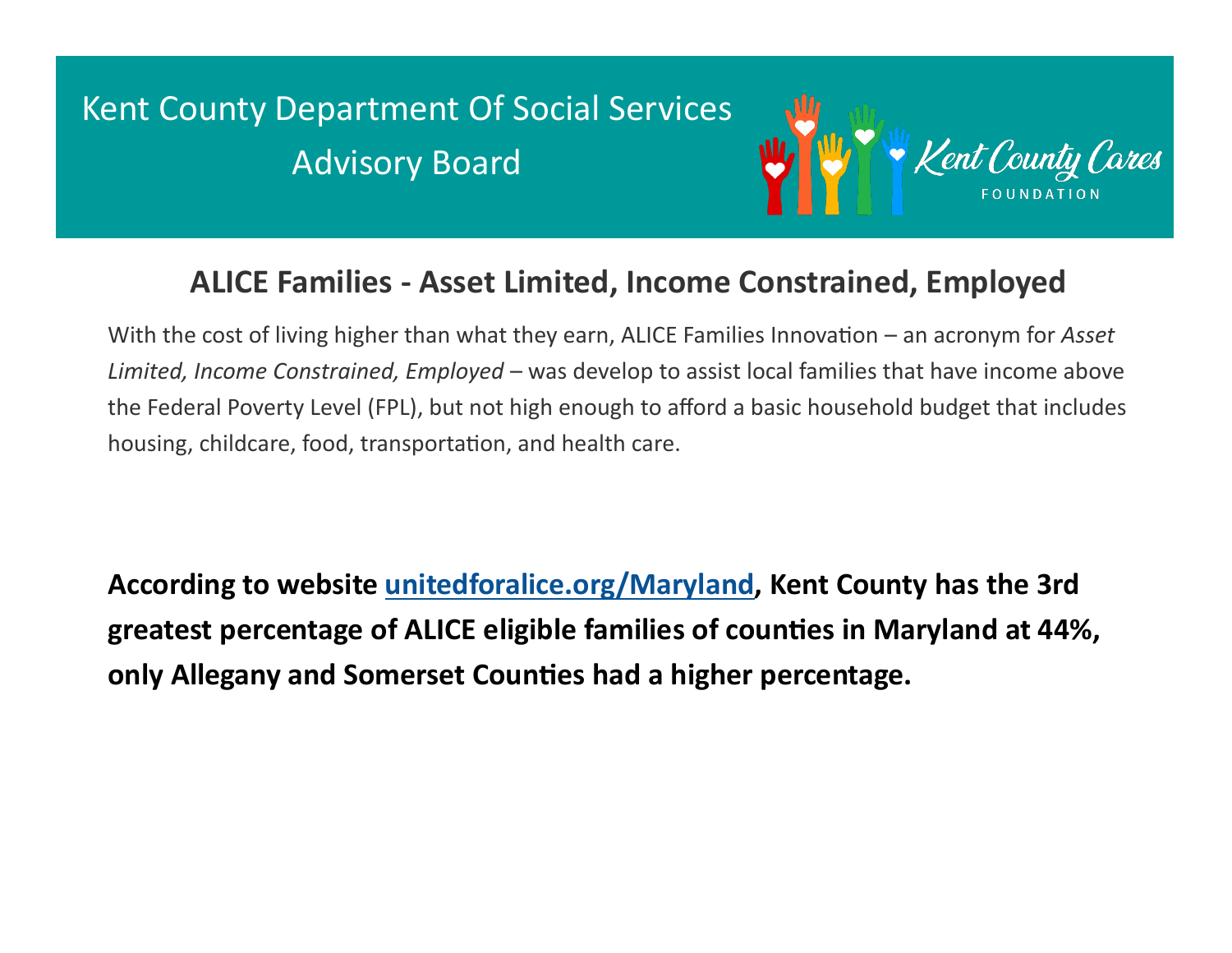



The Kent County Cares Foundation developed this program to help ALICE Families. Some local families have come to the Department of Social Services for an evaluation to see if they are eligible for benefits. The guidelines are State or Federal and not up to determination by the caseworkers. Despite their best efforts, some families have a little too much income or assets, but clearly would benefit from some assistance. The caseworkers and managers submit a request to the foundation to help these families. The CARES Foundation provides assistance on a one-time basis, for now, to families who fall into this category to help with rent, utilities or childcare.



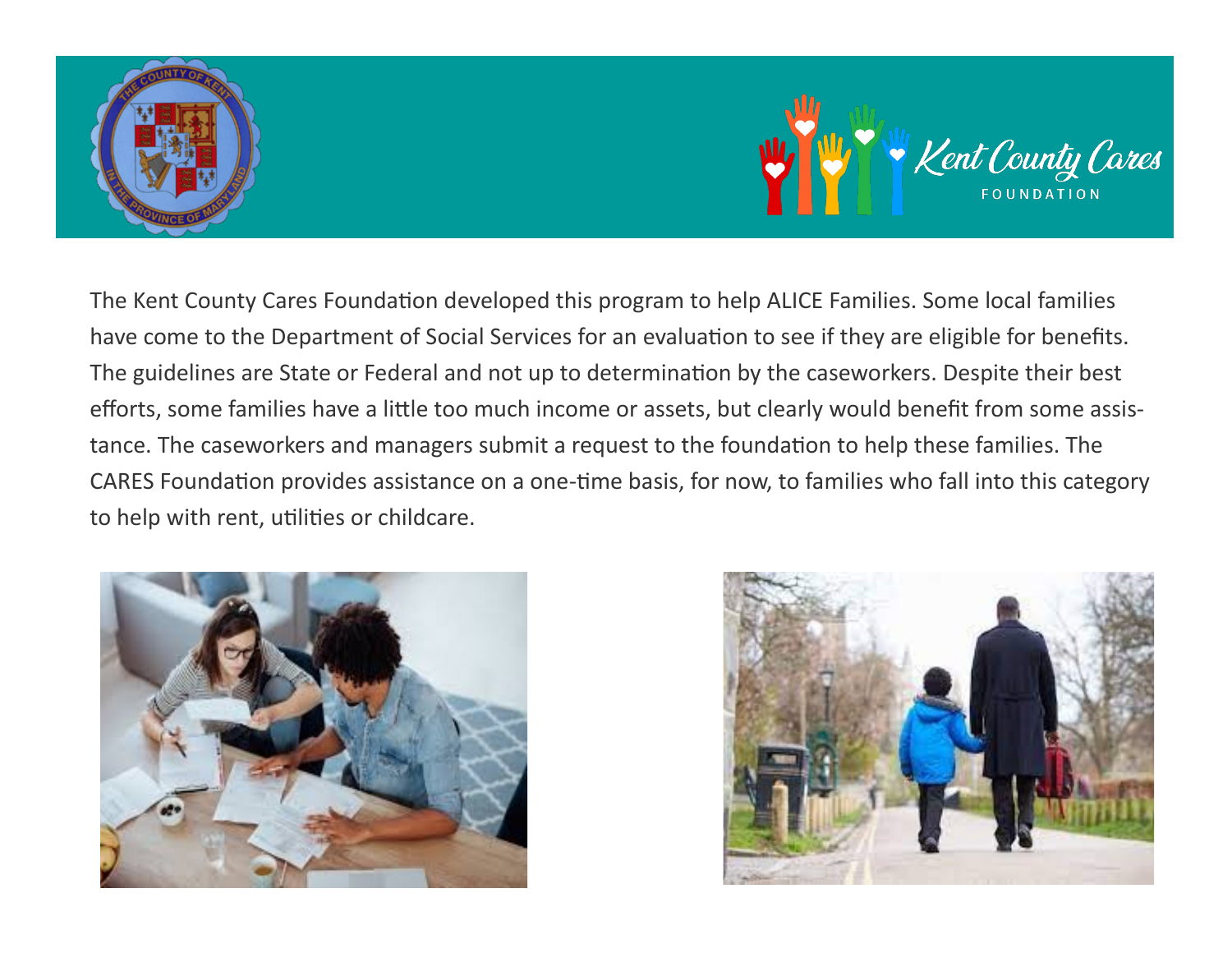

A limit of \$500 is provided to each ALICE family for assistance in the payment of these necessities. Currently, foundation funds are limited, but through fundraising and donations and grant opportunities they hope to continue assisting families.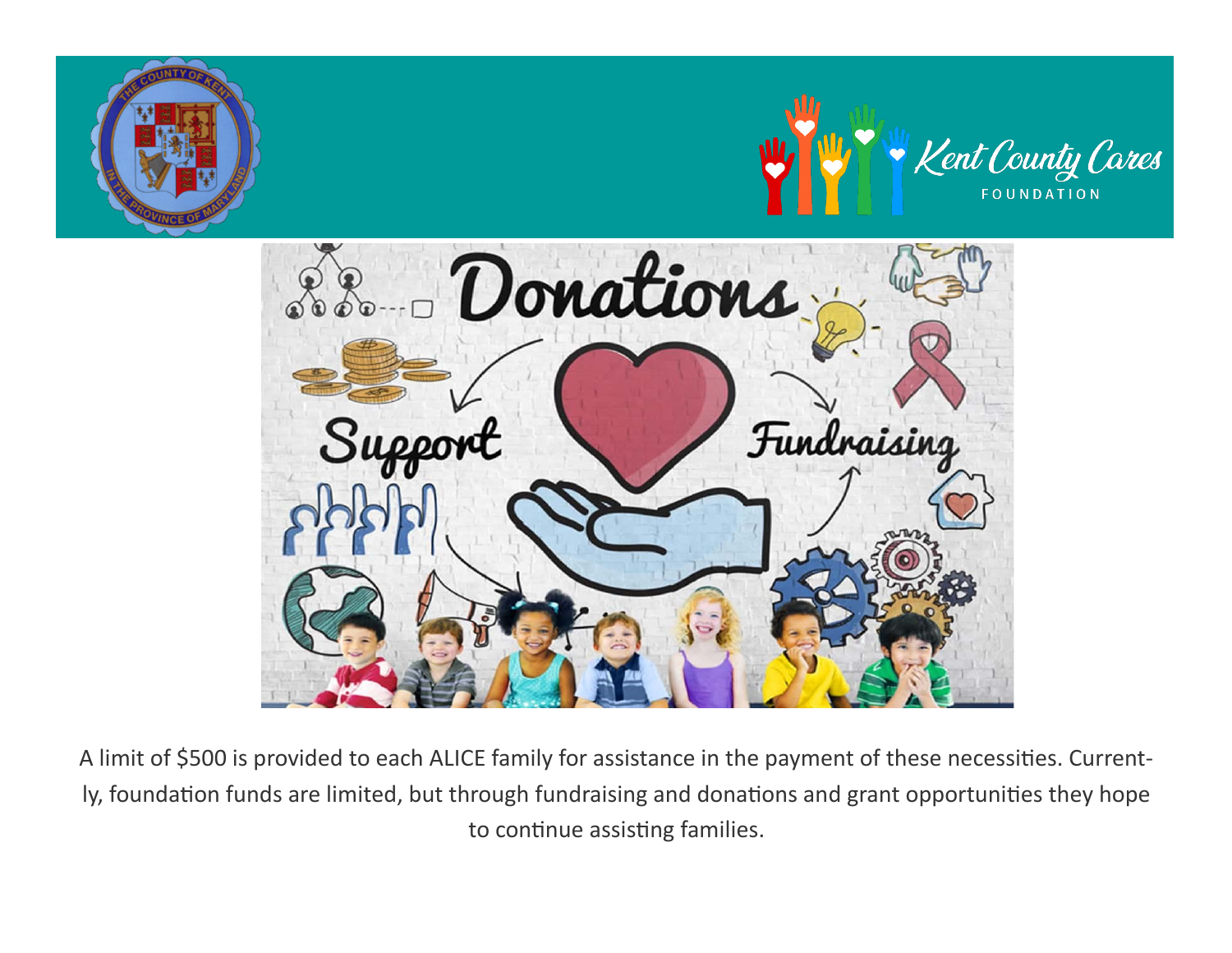





The ALICE families who receive the benefits from this fund will already have been carefully screened by [Kent County Department of Social Services](https://www.kentcounty.com/government-offices/kent-county-department-of-social-services) (KCDSS). The Kent County CARES Foundation receives these requests from KCDSS staff and community partners with all identifying information deleted to maintain the anonymity of the families and the payments would be made directly to the landlord, utility compa-